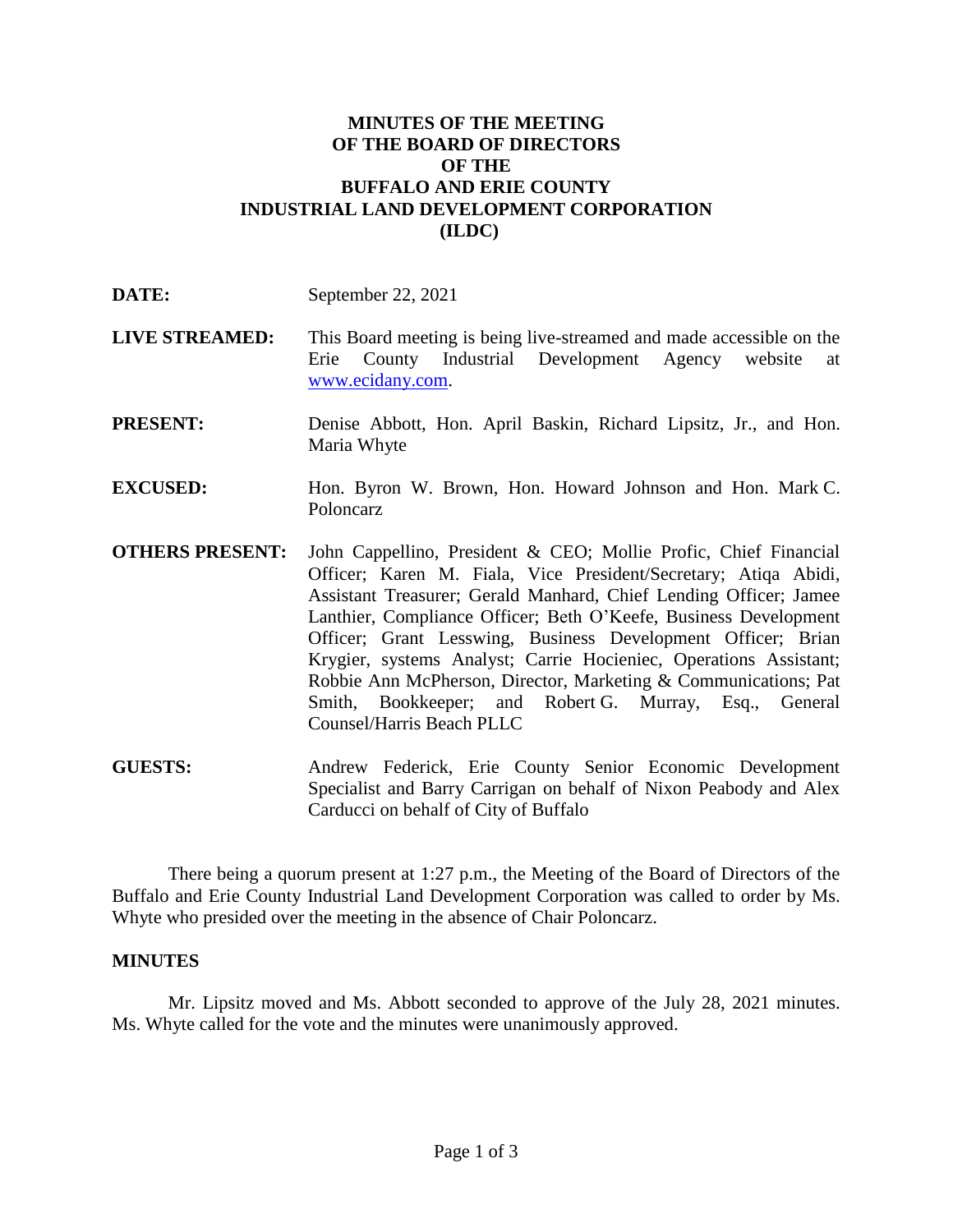## **REPORTS / ACTION ITEMS / INFORMATION ITEMS**

Financial Report. Ms. Profic presented the August 2021 financial report. The balance sheet shows the month ended with total assets of \$17.7M and net assets of \$8.0M. The increase in assets from July to August is due to the closing on part 1 of Phase II of land acquisition in Lackawanna, with a deposit on part 2 made (prepaid acquisition costs). Three loans under the County's Microloan program also closed during August. The August income statement shows net income of \$958,000 due to grant revenue recognized to purchase property and income for the Microloan program. The year to date income statement shows total revenues of \$297,000 and total expenses of \$65,000. Special Project grants relate to funds in for Renaissance Commerce Park and Angola Ag Park costs. Overall there is net income of \$985,000 to date. Ms. Whyte directed that the report be received and filed.

Finance & Audit Committee Update. Ms. Profic advised that the Committee met on September 14 to review and recommend draft budgets to the Boards, subject to changes of \$100,000 or more to be reapproved by the Committee.

Budget Timetable. Ms. Profic presented a visual representation of status of the 2022 budget process. The budgets have been reviewed and discussed in detail twice by the Finance & Audit Committee. After today's presentation of the draft budgets to the Board, there will be two budget Q&A sessions on October 5 and October 7. These optional sessions are for Board or Committee members and will be held virtually.

Review of Proposed 2022 Budget. The ILDC's 2022 budget was presented. Ms. Profic gave an explanation of changes to the budget for 2022. Revenue is budged at \$256,000. Loan interest income of \$5,800 is projected based on loans closed during 2021, this is the County's Microloan program administered by ILDC. The amount of \$250,000 is budgeted from the sale of land. Ms. Profic noted that as in the past, the ILDC does not include any bond issuances fees in the budget to be conservative. The ILDC has increased the budgeted amounts for ECIDA management fee, reflective of increases in overall salary/benefit costs. The special project revenue and expenses budgeted for 2022 includes \$3.5 million from the Buffalo Billion II grant for road engineering and construction at Renaissance Commerce Park. Carrying costs of \$100,000 each is budgeted with regard to the Renaissance Commerce Park (RCP) and Angola Ag Park land. There is also \$624,000 of grant revenue for master planning projects at RCP and Angola Ag Park. This leads to budgeted net income of \$22,000 for 2022.

Resolution to Appoint Vice President. Ms. Profic noted the request to appoint Elizabeth A. O'Keefe as Vice President due to Karen Fiala's impending retirement. Upon motion made by Mr. Lipsitz and seconded by Ms. Abbott to approve of Elizabeth A. O'Keefe as Vice President, Ms. White called for the vote and the following resolution was unanimously approved:

RESOLUTION OF THE BUFFALO AND ERIE COUNTY INDUSTRIAL LAND DEVELOPMENT CORPORATION (THE "ILDC") APPOINTING ELIZABETH A. O'KEEFE AS VICE PRESIDENT OF THE ILDC